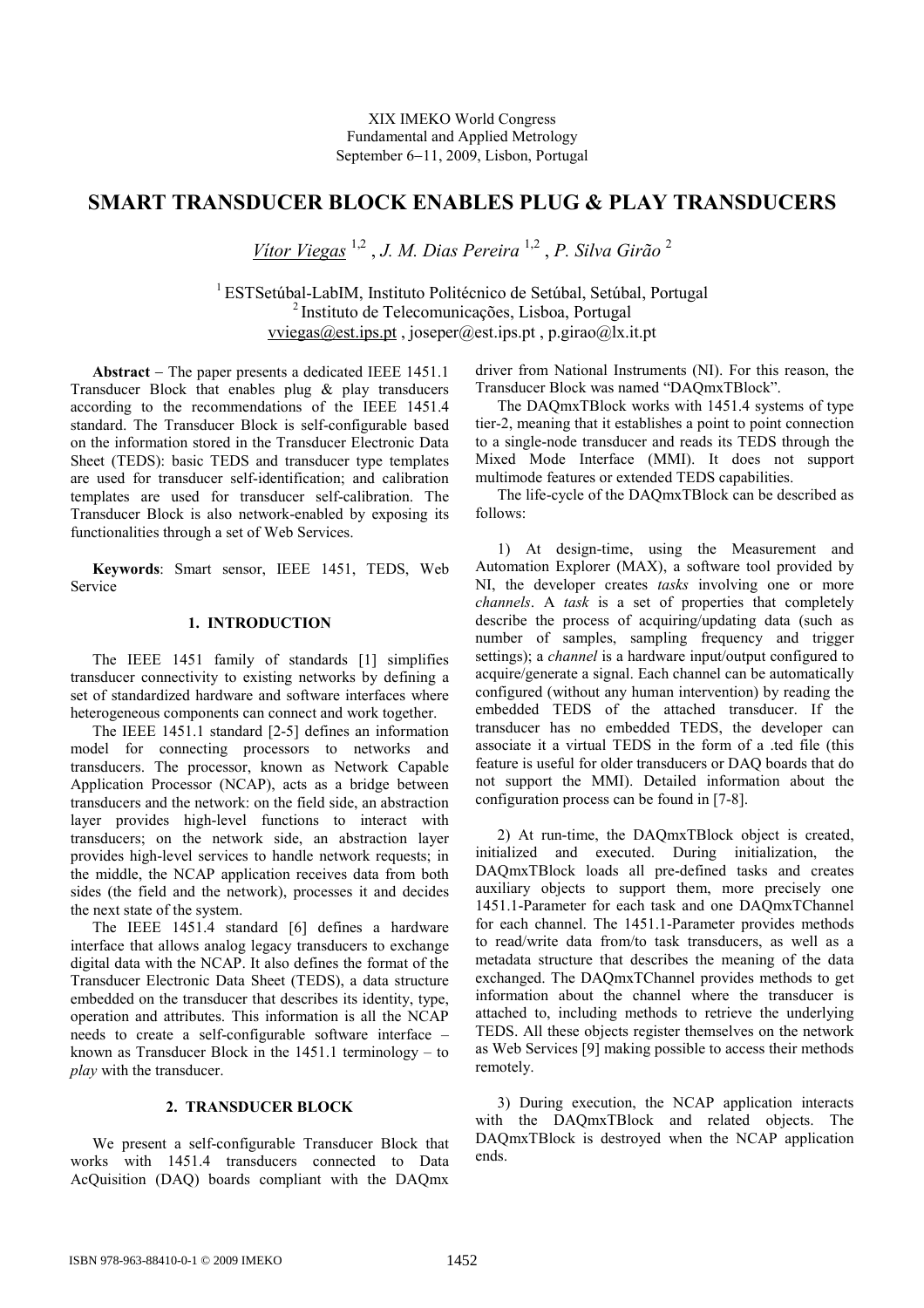The DAQmxTBlock and related classes were developed using Visual Basic .NET and Visual Studio 2008. They were compiled as a Dynamic Link Library (DLL) in order to make them reusable for any Windows application. Their relations, represented by numbered circles in figure 1, can be described as follows:

1) The DAQmxTBlock owns n 1451.1-Parameters, each one corresponding to a pre-defined task. The 1451.1- Parameter acts as a networking-visible variable holding the data acquired/updated by the task. The properties of the task are used to fill the metadata structure of the 1451.1- Parameter.

2) The DAQmxTBlock owns m DAQmxTChannel objects, each one corresponding to a hardware input/output configured to acquire/generate a signal.

3) A task can involve one or more channels making m≠n.

4) Each DAQmxTChannel connects to a transducer having access to its TEDS.



Fig 1. DAQmxTBlock context.

Table 1 briefly describes the methods implemented by the classes DAQmxTBlock and DAQmxTChannel.

### **3. APPLICATION EXAMPLE**

To exemplify the use of the DAQmxTBlock, we built a small Web-enabled weather station that measures temperature, relative humidity, dew point and heat index. Two physical sensors are used: a thermoresistance to measure the temperature and a variable capacitor to measure the relative humidity. The dew point (DP) and heat index (HI) are computed from the sensed data using the following equations [10-11], where T and F represent the temperature in Celsius and Fahrenheit degrees respectively, and H represents the relative humidity (between 0 and 100):

$$
DP = \frac{237.7 \times \left[ \frac{17.271 \times T}{237.7 + T} + \ln\left(\frac{H}{100}\right) \right]}{17.271 - \frac{17.271 \times T}{237.7 + T} - \ln\left(\frac{H}{100}\right)}
$$
(1)

Table 1. DAQmxTBlock and DAQmxTChannel overview.

| Class Name: DAQmxTBlock                                                                                                             |
|-------------------------------------------------------------------------------------------------------------------------------------|
| Class ID: 1.1.1.4 (inherits from Block)                                                                                             |
| GetDriverVersion (): Returns the DAQmx driver                                                                                       |
| major and minor versions.                                                                                                           |
| GetLastDAQWarning (): Returns a string describing                                                                                   |
| the last exception occurred in the DAQ infrastructure.                                                                              |
| Class Name: DAQmxTChannel<br>Class ID: 1.1.2.5 (inherits from Component)                                                            |
| GetChannelType(): Returns<br>the<br>channel<br>type<br>(analog input/output, digital input/output or counter<br>input/output).      |
| GetPhysicalName (): Returns a string identifying the<br>physical terminal where the transducer connects to (ex.<br>" $dev1/ai2$ "). |
| GetRelatedParameter (): Returns the name of the<br>1451.1-Parameter that consumes/provides data from/for<br>this channel.           |
| GetTEDSBitStream (): Returns the raw TEDS as a<br>byte array.                                                                       |
| GetTEDSManufacturerID():<br>the<br>Returns<br>manufacturer of the transducer from its TEDS.                                         |
| GetTEDSModelNumber (): Returns the model number<br>of the transducer from its TEDS.                                                 |
| serial<br>GetTEDSSerialNumber(): Returns<br>the                                                                                     |
| number of the transducer from its TEDS.                                                                                             |
| GetTEDSTemplateIDs(): Returns the identifiers of                                                                                    |
| the templates that compose the TEDS.                                                                                                |
| GetTEDSVersionLetter(): Returns<br>version<br>the<br>letter of the transducer from its TEDS.                                        |
| GetTEDSVersionNumber(): Returns<br>the<br>version                                                                                   |
| number of the transducer from its TEDS.                                                                                             |

$$
HI = -42.379 + (2.049 \times T) + (10.143 \times H)
$$
  
\n
$$
- (0.2248 \times T \times H) - (6.838 \times 10^{-3} \times T^{2})
$$
  
\n
$$
- (5.482 \times 10^{-2} \times H^{2}) + (1.229 \times 10^{-3} \times T^{2} \times H)
$$
  
\n
$$
+ (8.528 \times 10^{-4} \times T \times H^{2}) - (1.99 \times 10^{-6} \times T^{2} \times H^{2})
$$
 (2)

In terms of hardware, the weather station includes the following equipments (figure 2):

1) A three-wire PT100 thermoresistance, part number 745691-01 from NI, compliant with the DIN 43760 standard.

2) A relative humidity sensor, model HIH4000-001 from Honeywell.

3) DAQ system from NI composed by a chassis (NI cDAQ-9172), a general-purpose analog input module (NI-9205), and a universal analog input module with signal conditioning for resistive sensors (NI-9219).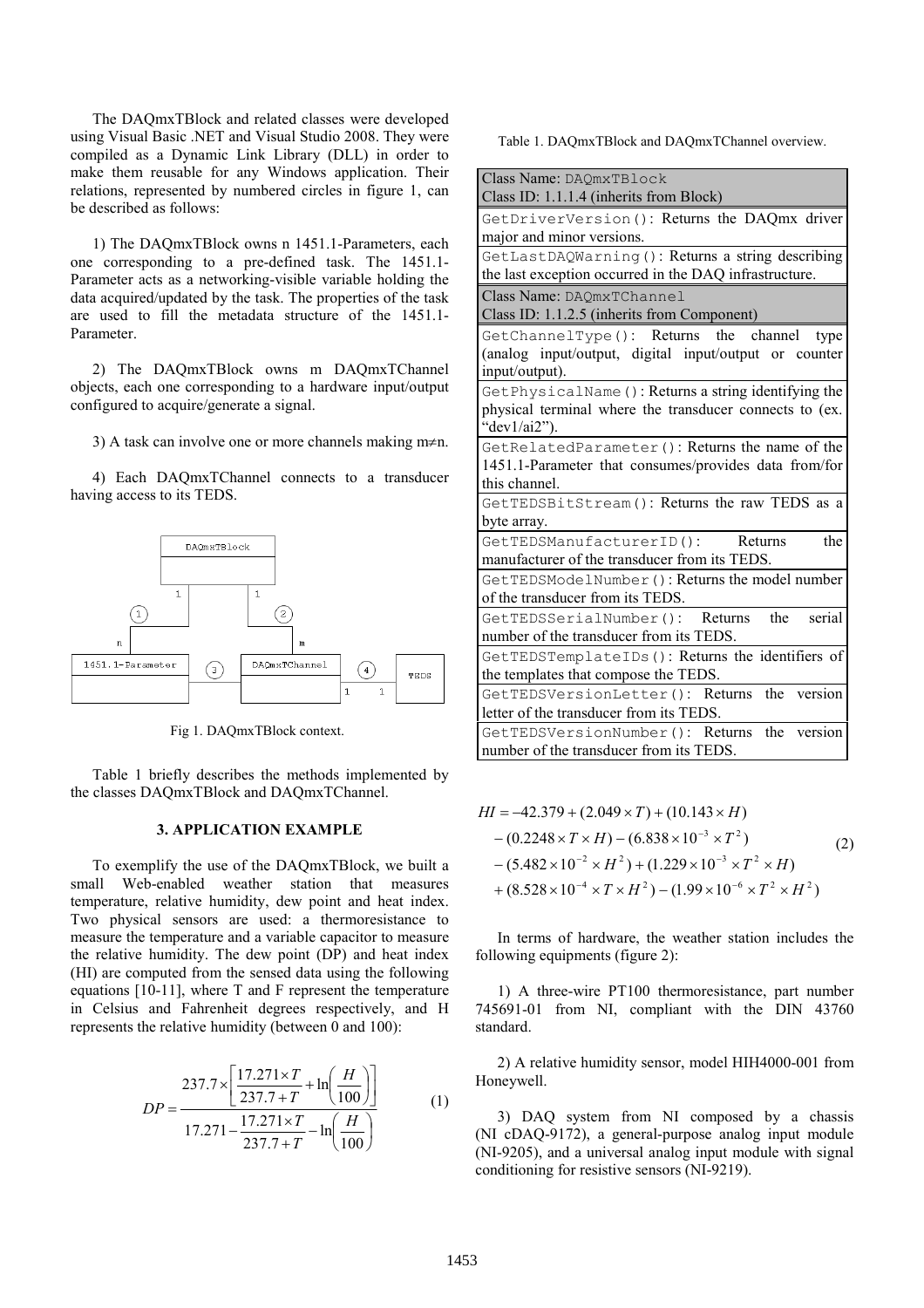

Fig 2. Weather station apparatus.

4) Personal Computer number one (PC1) with Windows XP operating system. This computer executes the NCAP application that acquires data from sensors, calculates meteorological variables and handles Intranet requests. The PC1 connects to the DAQ system by means of a high-speed Universal Serial Bus (USB).

5) Personal computer number 2 (PC2) with Windows XP operating system. This computer executes the Human Machine Interface (HMI) application that requests meteorological variables from the NCAP and presents them to the user. The HMI application has a Web interface that is accessible by a common Internet browser.

Both sensing elements are legacy sensors that do not support the embedded TEDS feature or the MMI interface. For that reason, we had to create two virtual TEDS files and manually associate them to the sensors.

The NCAP application was developed using the library IEEE1451Dot1.dll, which was developed by the authors and presented in [12]. The NCAP application includes three processing Blocks:

1) The top-level NCAPBlock, which represents the NCAP process as a whole and keeps track of all underlying network-visible entities.

2) The DAQmxTBlock, which is in charge of acquiring data from both sensors and presenting it as 1451.1- Parameters. It also provides access to channel properties by means of DAQmxTChannel objects.

3) The MeteoBlock, which is a dedicated 1451.1- FunctionBlock that computes the dew point and heat index from the temperature and relative humidity. The two computed variables are presented as 1451.1-Parameters as well.

The NCAP application starts by creating all processing Blocks and their owned objects. Every remotable object registers itself on the network as a Web Service. After initialisation, the NCAP application enters on a timed loop where it updates all meteorological variables once per second.

As shown in figure 3, the front panel of the NCAP application is composed by a tree that lists hierarchically all network-visible objects. Two columns are provided to show the state of all Blocks and the value of all 1451.1- Parameters. An overview of the selected object is given in the text box at the bottom.

The HMI application was developed using LabVIEW 8.6 as shown in figure 4. Four numeric indicators are used to present the meteorological variables, which can be refreshed on demand. The buttons named "Get TEDS" are used to retrieve the TEDS of the corresponding sensor, which is presented in the form of a human-readable table.

| <b>OF</b> Application Processor                                                                   |                                                                                                                                                     |                          |                  |
|---------------------------------------------------------------------------------------------------|-----------------------------------------------------------------------------------------------------------------------------------------------------|--------------------------|------------------|
| <b>PBlock</b><br>About                                                                            |                                                                                                                                                     |                          |                  |
| <b>Objects</b>                                                                                    |                                                                                                                                                     |                          |                  |
| Object Name                                                                                       |                                                                                                                                                     | <b>Block Major State</b> | Parameter Value  |
| <b>E</b> - <b>P</b> pBlock                                                                        |                                                                                                                                                     | <b>ACTIVE</b>            |                  |
| $\Box$ Subscriber                                                                                 |                                                                                                                                                     |                          |                  |
| $\Box$ publisher                                                                                  |                                                                                                                                                     |                          |                  |
| 自图 tBlock                                                                                         |                                                                                                                                                     | <b>ACTIVE</b>            |                  |
| l⊶nd RH                                                                                           |                                                                                                                                                     |                          | 50,047881169709  |
|                                                                                                   | $-\Box$ RH channel                                                                                                                                  |                          |                  |
|                                                                                                   | $\Box$ $\Box$ temperature                                                                                                                           |                          | 36,5271441513337 |
|                                                                                                   | … 団 temperature_channel                                                                                                                             |                          |                  |
| 白-工 meteoBlock                                                                                    |                                                                                                                                                     | <b>ACTIVE</b>            |                  |
|                                                                                                   | - □ dewPoint                                                                                                                                        |                          | 24,4080685264366 |
|                                                                                                   | └─ <i>□</i> heatIndex                                                                                                                               |                          | 44,532603706852  |
|                                                                                                   |                                                                                                                                                     |                          |                  |
| <b>Object Overview</b><br>$Class ID = 1.1.2.1.1.1.1$<br>Object Name = temperature<br>Object Tag = | Class Name = ScalarParameter<br>Dispatch Address = http://guaxinim:8000/pBlock/tBlock/temperature<br>Object ID = 2EA1E6AD879945359DBA387EA53AD3F6-4 |                          |                  |
| The Processor is fully functional.                                                                |                                                                                                                                                     |                          |                  |

Fig 3. NCAP application running on the PC1.

| <sup>12</sup> Main.vi    |         |             |
|--------------------------|---------|-------------|
| Meteorological Variables |         |             |
| Temperature (°C): 36,5   | Refresh | Get TEDS    |
| Humidity (%): 50,2       | Refresh | Get TEDS    |
| Dew Point (°C): 24,5     | Refresh |             |
| Heat Index (°C): 44,6    | Refresh | <b>STOP</b> |
|                          |         |             |

Fig 4. HMI application running on the PC2.